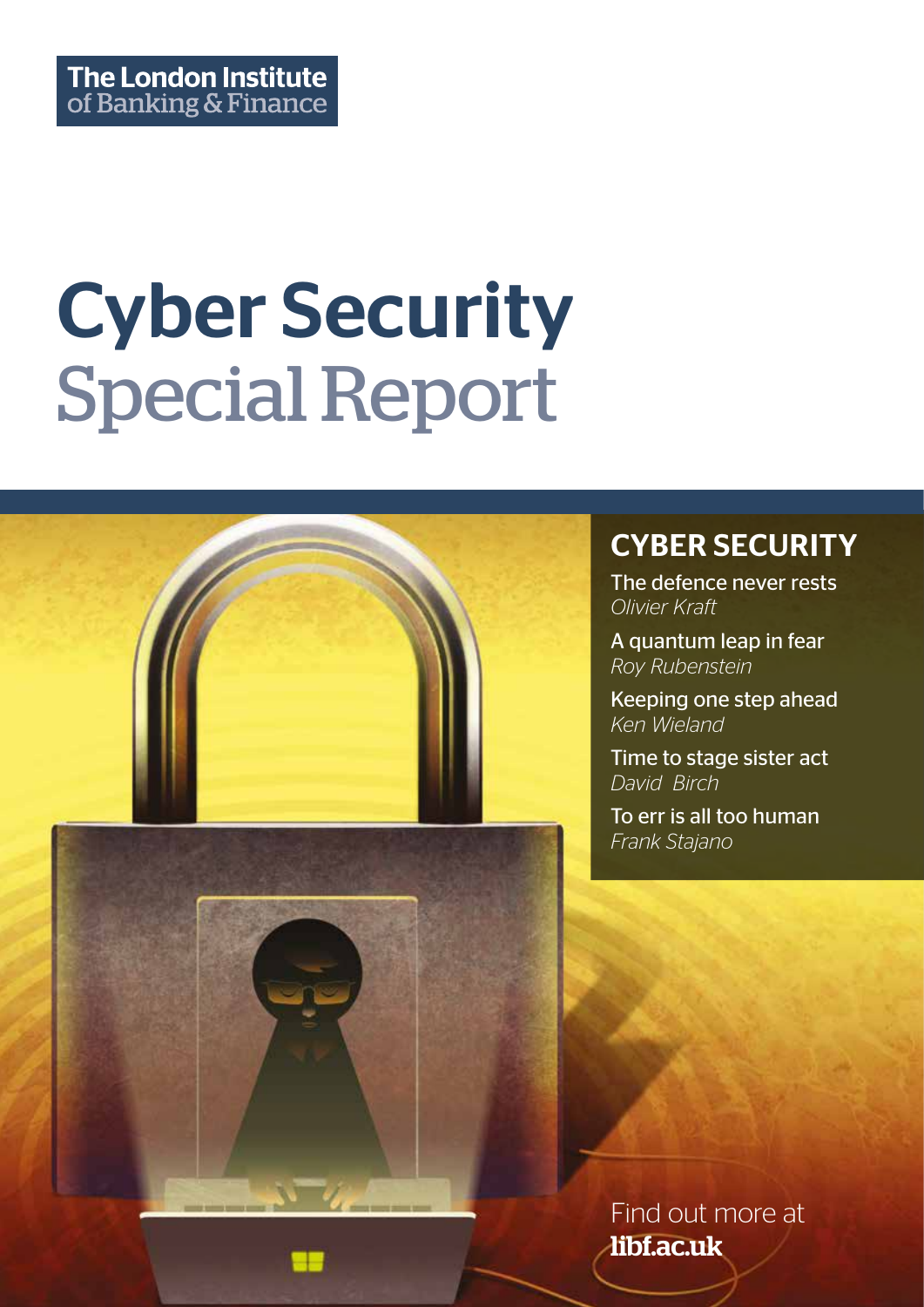## The dangers of data

Cybercrime is a considerable area of concern for financial institutions around the world. In recent years, Cybercrime activities have facilitated fraud, theft, and invasions of privacy in banking as well as temporarily crippling businesses around the globe including parts of the UK's National Health Service, as the recent "WannaCry" ransomware attack demonstrated.

For financial institutions, who hold some of the most sensitive and personal information on their customers, Cybercrime prevention efforts resemble a near constant digital arms race, with security professionals attempting to pre-empt attacks and hackers who, in turn, create ever more sophisticated software to gain access to customer data and the control of bank digital processes.

The risks to consumers extend beyond their bank accounts being compromised and their money stolen by cyber criminals. Numerous ransomware attacks have seen customers targeted directly, with demands for payments made in exchange for the return of their data. This method, often circumventing the most sophisticated systems banks have in place, relies far more on human error and on scaring customers into paying

up. Thus, the challenge for banks is not only in keeping their systems secure, but in educating consumers to ensure that they're able to identify potential threats and take appropriate action to defend themselves.

As stakes increase in the escalating cyber war of hacking, protection development, hacking again, etc. regulators have taken a keen interest. Bank supervisors are likely wondering whether the next banking crisis will be due to risk taking on financial risks or cyber risks. Banks spend a great deal on cyber security. But is it enough? And can banks do it all on their own? Some of the challenges and opportunities are discussed in the articles in this publication. Olivier Kraft, at the Royal United Services Institute, outlines the main threats that banks face. Roy Rubenstein and Ken Wieland discuss some of the technology issues; and David Birch and Frank Stajano look at the human behavioural aspects of cyber security.

*Peter D Hahn, Dean, Henry Grunfeld Professor of Banking The London Institute of Banking & Finance*

#### About us

The London Institute of Banking and Finance provides financial education for people at all stages of their lives. From Financial Capability courses for young people to allow them to develop vital money management skills, to cutting edge Higher Education courses for students aiming to pursue a career in banking and finance, to industry-leading qualifications for finance professionals. We advance careers by equipping people with the skills and capability the sector demands, so they can perform more effectively and responsibly. Our qualifications are relevant for a range of roles regardless of experience, and allow individuals to learn in a way that works for them. Our courses are developed and delivered by respected industry practitioners to ensure that they're always of the highest quality.

#### **Content**

3 The defence never rests

 *Olivier Kraft explains how banks are having to battle increasingly sophisticated cyber criminals and looks at what they are doing to protect their businesses*

#### 4 A quantum leap in fear

 *Roy Rubenstein warns of the threat posed by quantum computing, which could breach security systems protecting the world's financial data*

#### 6 Keeping one step ahead

 *Software that makes networks 'programmable' could be an important weapon in the armoury against cyber attacks and transform banking, writes Ken Wieland*

#### 8 Time to stage Sister Act

 *Ignore Big Brother. David Birch argues that banks should take on the role of Little Sister and use their apps to deliver security and privacy to customers*

#### 10 To err is all too human

 *Frank Stajano discusses the human factor behind cyber attacks and explains what can be done to make a company's computer network more secure*

*These articles originally featured in the June/ July 2017 edition of Financial World Magazine, a publication of The London Institute of Banking & Finance in association with CSFI.*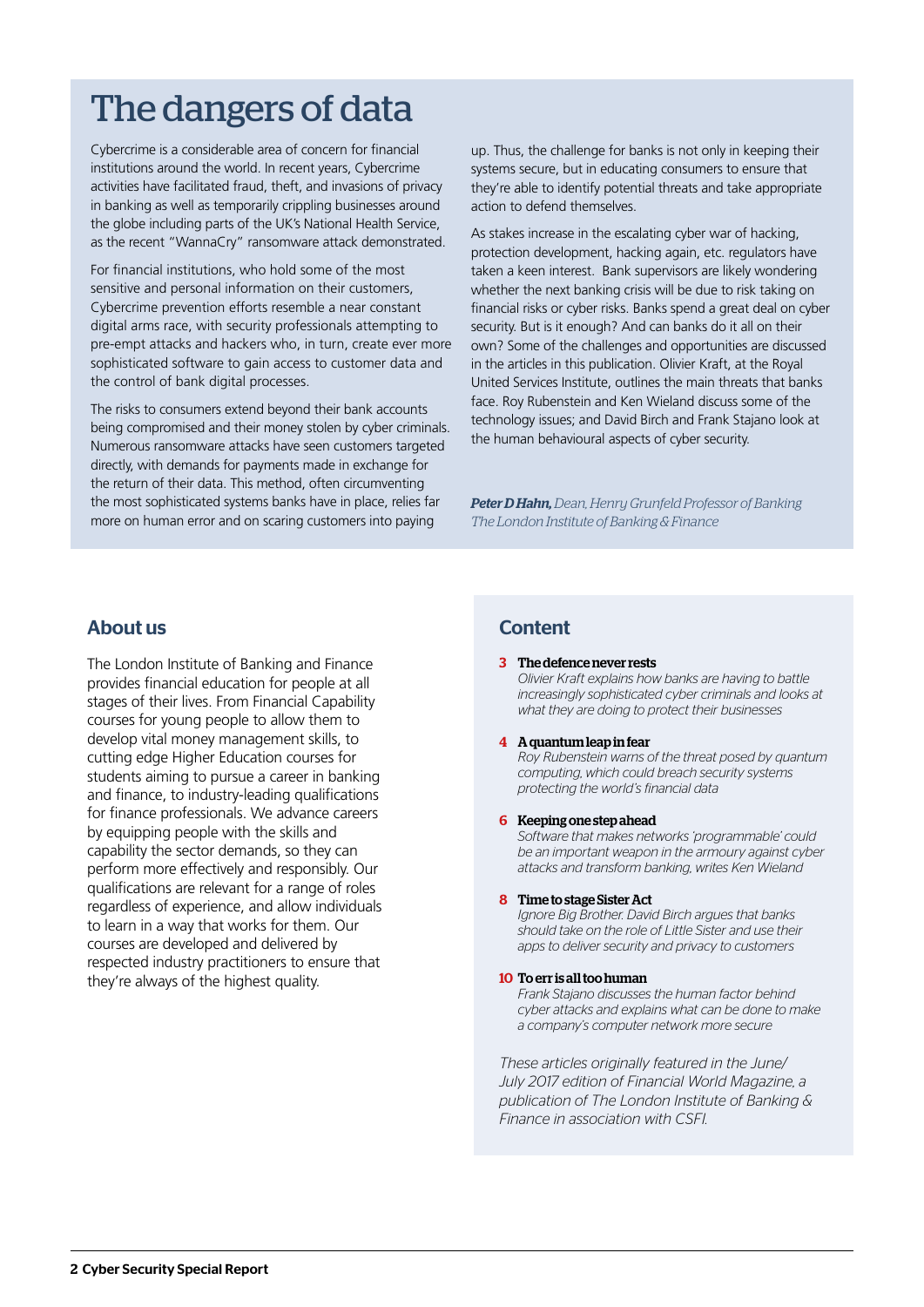## The defence never rests

*Olivier Kraft explains how banks are having to battle increasingly sophisticated cyber criminals and looks at what they are doing to protect their businesses*

**C**yber crime poses a considerable challenge to businesses, but that does not mean they are defenceless. The National Cyber Security Centre and the National Crime Agency published a joint report on the cyber threat to UK business in March 2017, setting out steps that businesses can take to enhance cyber security.<sup>1</sup>

Banks are central to this. They face not only the threats that concern all businesses, but also specific risks that require a tailored response. In particular, the criminal use of their information systems in various forms of cyber-enabled financial crime, and the integration of the growing proceeds of cyber crime into the financial system. Each of these has evolved radically in recent years – so should the response from banks and other stakeholders.

#### A criminal risk turns systemic

Given the amount of customer data and financial information they hold that could have great value for criminals, banks face a high risk of data theft. This may involve directly hacking a bank's information system or fraudulently obtaining the data from customers themselves. The *Cyber Security Breaches Survey 2016* found that businesses in the financial or insurance sectors are nearly twice as likely to suffer from impersonation in emails or online as businesses in other sectors.<sup>2</sup> Stolen data may be used directly by the same criminal (for example to commit identity fraud), or sold to other criminals (for example on the darknet). The thieves are also not just interested in customer data. Criminal hacking into a bank's information systems can target a bank's own assets.

While the challenge of cyber crime is not new for banks, its scale and the extent of public awareness of it are. In February 2016, for example, cyber criminals hacked the SWIFT payment system of the central bank of Bangladesh and instructed transfers from the bank's account with the Federal Reserve Bank of New York. While certain payments were blocked or reversed prior to any withdrawal, it is estimated that Bangladesh Bank lost approximately \$81m in that attack.

UK banks have also been targeted. In November 2016, Tesco Bank suffered a cyber attack that led to the theft of £2.5m from customer accounts. These and many other cases over the past

2. HM Government (2016), *Cyber Security Breaches Survey 2016*. Available at: www.gov.uk/government/uploads/system/uploads/attachment\_data/file/521465/Cyber\_Security\_Breaches\_Survey\_2016\_main\_report\_FINAL.pdf.

year illustrate the growing cyber threat facing banks around the world. The fact that cyber attacks against the banking sector were discussed at the G20 finance ministers' meeting in March is another indication of their potentially significant toll on the financial system.

> *Tesco Bank suffered a cyber attack in November 2016 that led to the theft of £2.5m from customer accounts*

#### Beyond the cyber attacks

"

In addition to being direct targets of cyber crime, banks are exposed to a risk of being used to launder the proceeds. Cyber criminals will generally have to make use of money laundering to benefit from their ill-gotten gains. In certain cases, the moneylaundering process may rely solely on new payment methods, such as virtual currencies, to circumvent the traditional financial sector. But the banking sector is likely to be involved at a certain stage (eg through deposit of cash by money mules) and directly exposed to illicit funds.

Detecting criminal proceeds has to be part of an effective strategy against cyber crime but poses some difficulties. In particular, the profile of cyber criminals is often different from that of traditional organised crime groups, and the prosecution of transnational cyber crime remains limited, making it difficult to trace proceeds.

#### How much is involved?

Cyber crime varies significantly in scale, from offences such as phishing, "ransomware" (ie preventing a user from accessing data until a sum of money is paid) or trade in illicit goods on the darknet, to widescale heists such as the ones mentioned already, and attacks on critical national infrastructure. The level of proceeds cannot be estimated precisely: cyber crime is generally considered to be widely under-reported and crime statistics do not always specify whether a crime such as fraud was committed with or without the use of information and communication technology (ICT).

But even in the absence of precise statistics, the proceeds may be assumed to be on the rise. First, the growing number of connected devices (the Internet of Things) and increasingly easy access to criminal software are likely to lead to more cyber crime. That, in turn, will mean more money made from cyber crime. Second, more and more suspicious transaction reports filed by financial institutions point the finger to cyber crime. Consistent with this trend, the European Commission recently submitted a proposal that would require all EU member states to include cyber crime in their list of predicate offences for money laundering.

<sup>1.</sup> The National Cyber Security Centre and the National Crime Agency (2017), *The Cyber Threat to UK Businesses*. Available at: www. nationalcrimeagency.gov.uk/publications/785-the-cyber-threat-to-ukbusiness/file.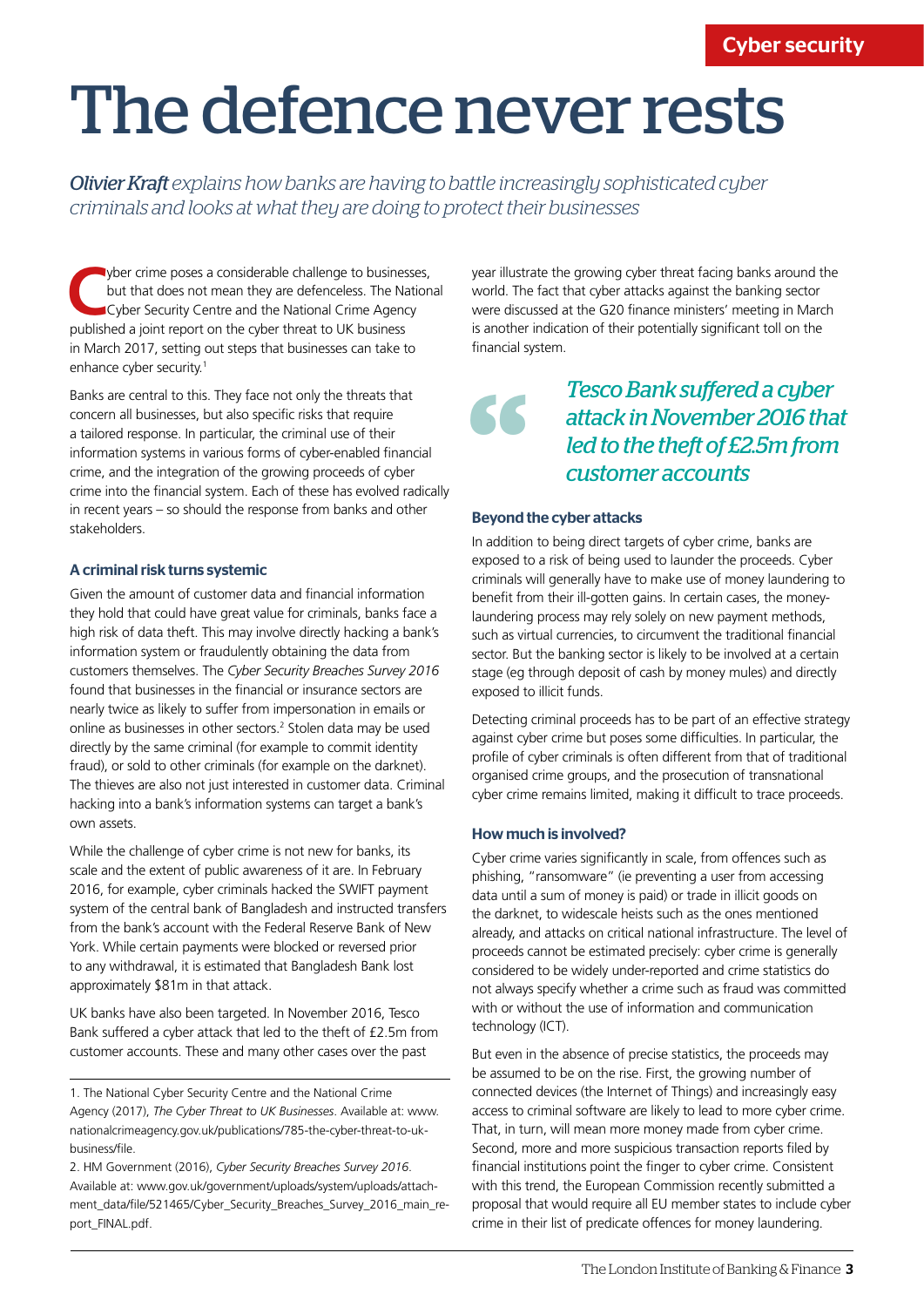#### Stepping up the response

Banks have long invested significant resources in protecting their information systems. According to the *Cyber Security Breaches Survey 2016,* businesses in the financial and insurance sectors invest more in cyber security on average than businesses in any other sector. Banks have also been cautious in adopting certain new payment methods (eg virtual currencies), taking into account concerns about their potential use for cyber crime, among other risks. But the extent of recent cyber attacks on banks and the increasing risk of money laundering related to cyber crime call for a rapid upgrade of existing strategies.

Banks retain the primary responsibility for ensuring the security of their information systems and data, including through software investment, due diligence on staff, training, reporting of attacks and engagement with customers on cyber security. But internal measures are not enough. Given the complexity and rapidly evolving nature of the threat, with future attacks likely to be novel in both form and scope, a comprehensive partnership between the public and the private sectors is indispensable. In 2015, several large banks launched the Cyber Defence Alliance to share information among themselves and engage with law enforcement agencies on cyber crime. The National Cyber Security Centre, which was launched earlier this year, has a mandate to develop public-private partnerships and help businesses to mitigate the risks they face, including through public guidance, weekly threat reports and the Cyber-Security Information Sharing Partnership. The Financial Conduct Authority highlighted the "increase in volume, scale and complexity" of cyber attacks in its 2017-18 outlook, part of its business plan, and is promoting companies' resilience to such attacks.

Alongside the joint efforts made by the public sector and banks, research into the types of money laundering related to cyber crime will also be needed. Analysing the methods used by criminals to integrate proceeds in the financial sector and identifying potential red flags will allow financial institutions to

## *The increasing number of connected devices is likely to lead to more cyber crime* detect sus

detect suspicious transactions better. Tracing criminal proceeds is particularly critical when, as in many cases of cyber crime, the underlying offence is committed in another jurisdiction and offenders cannot be easily prosecuted.

Banks have embraced the endless opportunities provided by ICT, with undeniable benefits for their own internal operations and their customers. The future of those benefits will depend on the banks' ability, in cooperation with the government and business partners, to address the new dimensions of cyber crime and to preserve public trust in the latest technologies.

*Olivier Kraft is a research fellow at the Centre for Financial Crime and Security Studies of the Royal United Services Institute. He previously worked on global anti-corruption and anti-money laundering efforts with intergovernmental organisations such as the Financial Action Task Force and the World Bank Group*

# A quantum leap in fear

*Roy Rubenstein warns of the threat posed by quantum computing, which could break open the security systems protecting the world's financial data and transactions*

**P** rotecting financial data has always been a cat-and-mouse<br>game. What is different now is that the cat could be de-<br>clawed. Quantum computing, a new form of computer game. What is different now is that the cat could be declawed. Quantum computing, a new form of computer processing, promises to break open the security systems that safeguard much of the world's financial data and transactions.

Quantum computing is expected to be much more powerful than anything currently available because it does not rely on the binary digits 1 or 0 to represent data, but exploits the fact that subatomic particles can exist in more than one state at once.

Experts cannot say with certainty when a fully-fledged quantum computer will exist but, once it does, public key encryption schemes in use today will be breakable. Quantum computer algorithms that can crack such schemes have already been put through their paces.

The good news is that cryptographic techniques resilient to quantum computers exist. And while such "quantum-safe" technologies still need to be constructed, security experts agree that financial institutions must prepare now for a quantumcomputer world.

#### Ticking clock

There is a 50 per cent chance that a quantum computer will exist by 2030, according to Professor Michele Mosca, co-founder of the Institute for Quantum Computing at the University of Waterloo, Canada, and of security company evolutionQ.

A one-in-two chance of a fully working quantum computer by 2030 suggests financial institutions have time to prepare, but that is not the case. Since financial companies are required to keep data confidential for many years, quantum-safe protocols need to be in place for the same length of time that confidentiality is mandated *prior* to quantum computing. So, for example, if data must be kept confidential for seven years, quantum-safe techniques need to be in place by 2024 at the latest. Otherwise, cyber criminals need only intercept and store RSA-encrypted data after 2024 and wait until 2030 to have a 50-50 chance of access to sensitive information.

Unsurprisingly, replacing public key infrastructure with quantumsafe technology is itself a multi-year project. First, the new systems must be tested and verified to ensure they meet existing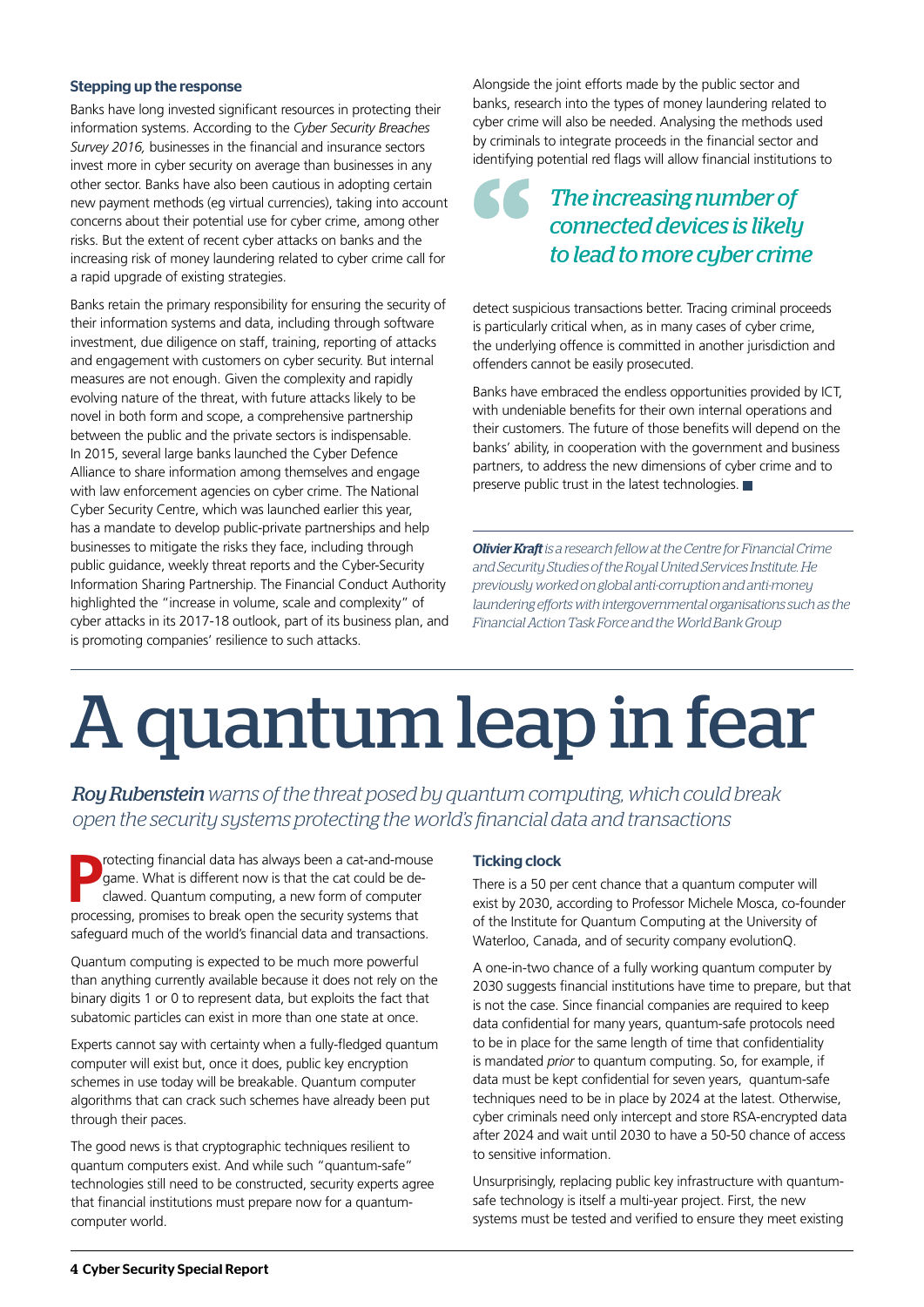requirements – not just that their implementation is secure but that their execution times for various applications are satisfactory. Then, all the public key infrastructure needs to be revamped – a considerable undertaking. This means that, if upgrading infrastructure takes five years, companies should be preparing about now if quantum computers arrive by 2030.

Professor Renato Renner, the head of the quantum information theory research group at ETH Zurich, the Swiss science and technology university, sees potential for even more immediate risk. "Having a full-blown quantum computer is not necessarily what you need to breakcryptosystems," he says. In his view, financial companies should be worried that there are already early examples of quantum computers that are stronger than current computers. "It could well be that in five years we have already sufficiently powerful devices that can break RSA cryptosystems," says Renner.

#### Quantum-safe approaches

Quantum-safe technologies comprise two approaches, one based on maths and another that exploits the laws of physics.

The maths approach delivers new public key algorithms that are designed to be invulnerable to quantum computing, known as post-quantum or quantum-resistant techniques. The US National Institute of Science and Technology is taking submissions for post-quantum algorithms with the goal of standardising a suite of protocols by the early to mid-2020s. These include lattice-based, coding-based, isogenies-based and hash-function-based schemes. (There is no space to try to explain the maths behind these here. The key is that none of them is based on the multiplication of prime numbers and hence susceptible to factoring, which is what quantum computers excel at.)

Nigel Smart, co-founder of Dyadic Security, a software-defined cryptography company, points out that companies are already experimenting with post-quantum lattice schemes. Earlier this year, Google used it in experimental versions of its Chrome browser when talking to its sites. "My betting is that latticebased systems will win,"says Smart.

The other quantum-safe approach exploits the physics of the very small – quantum mechanics – to secure links so that an eavesdropper on the link cannot steal data. Here particles of light – photons – are used to send the key used to encrypt data (see box on next page) where each photon carries a digital bit of the key.

### *Financial companies should already be assessing the vulnerabilities of their*  S *security systems*

Should an adversary eavesdrop with a photo detector and steal the photon, the photon will not arrive at the other end. Should the hacker be more sophisticated and try to measure the photon before sending it on, here they come up against the laws of physics where measuring a photon changes its parameters.

Given these physical properties of photons, the sender and receiver typically reserve at random a number of the key's photons

#### Cryptosystems – two ways to secure data

To secure data, special digital "keys" are used to scramble the information. Two encryption schemes are used – based on asymmetric and symmetric keys.

Public key cryptography that uses a public and private key pair is an example of an asymmetric scheme. The public key, as implied by the name, is published with the user's name. Any party wanting to send data securely to the user employs the published public key to scramble the data. Only the recipient, with the associated private key, can decode the sent data. The RSA algorithm is a widely used example. (RSA stands for the initials of the developers: Ron Rivest, Adi Shamir and Leonard Adleman.) A benefit of public key cryptography is that it can be used as a digital signature scheme as well as for protecting data. The downside is that it requires a lot of processing power and is slow even then.

Symmetric schemes, in contrast, are much less demanding to run and use the same key at both link ends to lock and unlock the data. A well-known symmetric key algorithm is the Advanced Encryption Standard, which uses keys up to 256-bits long (AES-256); the more bits, the more secure the encryption.

The issue with the symmetrical scheme is getting the secret key to the recipient without it being compromised. One way is to send a security guard handcuffed to a locked case. A more digital-age approach is to send the secret key over a secure link. Here, public key cryptography can be used; the asymmetric key scheme can be employed to protect the symmetric key transmission prior to secure symmetric communication.

Quantum computing is a potent threat because it undermines both schemes when existing public key cryptography is involved.

to detect a potential eavesdropper. If the receiver detects an altered photon, the change suggests the link is compromised.

But quantum key distribution only solves a particular class of problem – for example, protecting data sent across links such as a bank sending information to a data centre for back-up. Moreover, the distances a single photon can travel is a few tens of kilometres. If longer links are needed, intermediate trusted sites are required to regenerate the key, which is expensive and cumbersome.

The technique is also dependent on light and so is not as widely applicable as quantum-resistant techniques. "People are more interested in post-quantum cryptography," claims Smart.

#### What now?

BT, working with Toshiba and ADVA Optical Networking, the optical transport equipment maker, has demonstrated a quantum-protected link operating at 100 gigabits-per-second.

What is missing still is a little bit more industrialisation," says Andrew Lord, head of optical communications at BT. "Quantum physics is pretty sound but we still need to check that the way this is implemented, there are no ways of breaching it."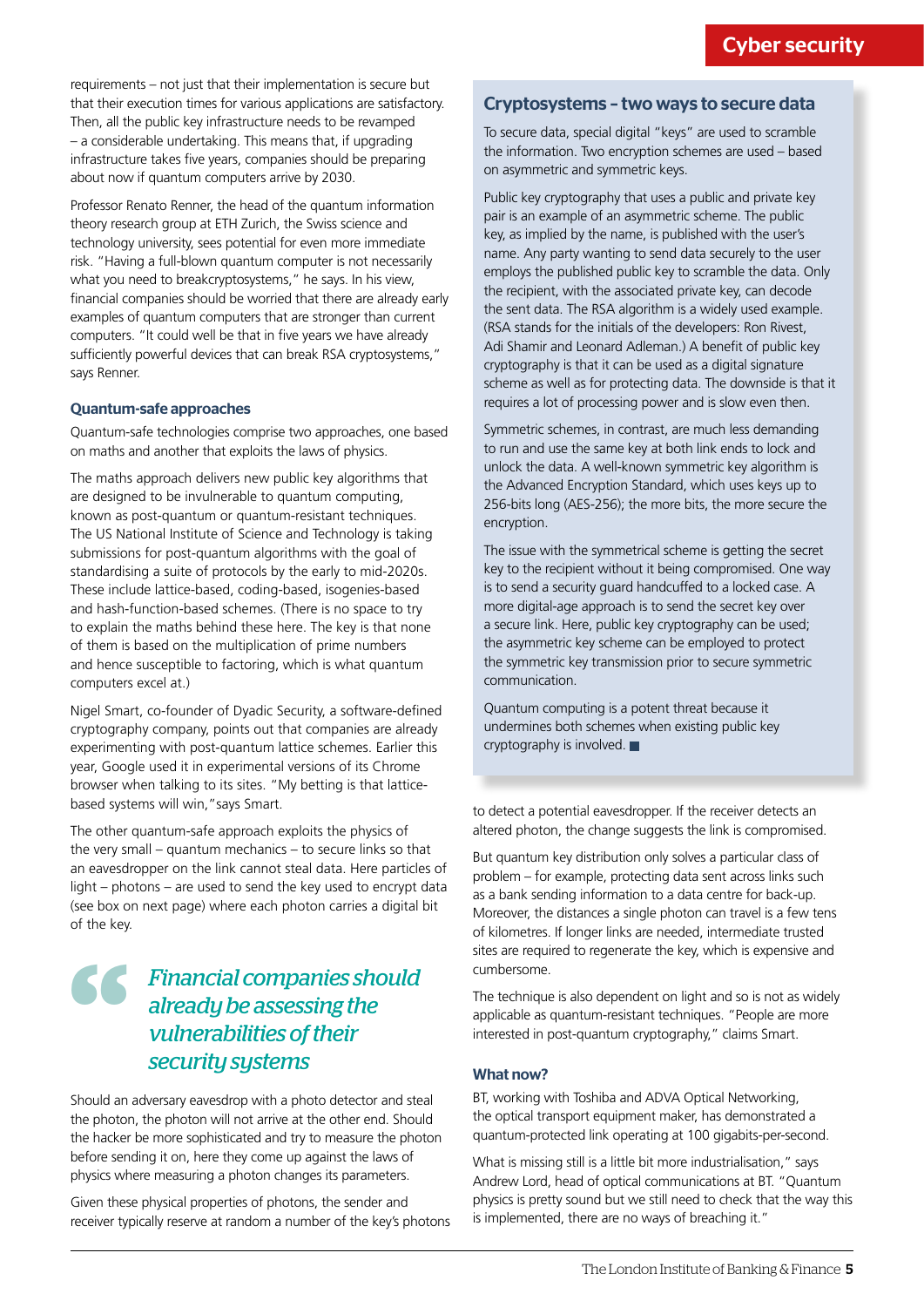ID Quantique, the Swiss quantum-safe crypto technology company, supplied one early-adopter bank with its quantum key distribution system as far back as 2007. The bank uses a symmetric key scheme coupled with a quantum key.

"You can think of it as adding an additional layer of quantum security on top of everything you already have," says Kelly Richdale, ID Quantique's vice-president of quantum-safe security.

"Quantum key distribution has provable security. You know it will be safe against a quantum computer if implemented correctly," she says. "With post-quantum algorithms, it is a race against time, since in the future there may be new quantum attacks that could render them as vulnerable as RSA."

Andersen Cheng, chief executive of start-up PQ Solutions, a security company with products including secure communication using post-quantum technology, argues that both quantumresistant and quantum key distribution will be needed. "You can use both but quantum key distribution on its own is not enough and it is expensive," he says.

#### What next?

Mosca says that leading financial services companies are aware of the threat posed by quantum computing but their strategies vary:

some point to more pressing priorities while others want to know what they can buy now to solve the problem.

He disagrees with both extreme approaches. Financial companies should, in his view, already be assessing the vulnerabilities of their systems. "Most organisations do not have a detailed map of where all their information assets are and which business functions rely on which crypto algorithms," he says.

Companies should also plan for their systems to change a lot over the next decade. That is why it is premature to settle on a solution now since it will probably need upgrading. And they must test quantum-resistant algorithms. "We don't have a winner yet," says Mosca.

Most importantly, financial institutions cannot afford to delay. "Do you really want to be in the catch-up game and hope someone else will solve the problem for you?" asks Mosca.

*Roy Rubenstein is a technology writer who has been covering the telecoms and semiconductor industries for more than 20 years. He is editor of Gazettabyte and co-author of the recent book, Silicon Photonics: fueling the next information revolution*

# Keeping one step ahead

*Software that makes networks 'programmable' could be an important weapon in the armoury against cyber attacks and transform the shape of banking, writes Ken Wieland* 

**A**t the Mobile World Congress in 2015, Francisco González, the chairman of Spanish bank BBVA, told the audience: "BBVA will be a software company in the future." This was not the announcement of a radical change of sector, but of the expectation that software will determine the future shape of banking.

One reason for this expectation is that software is set to change networking itself. Software-defined networking (SDN) is one of the most talked about network technologies, along with network functions virtualisation (NFV). Both mean that banks will no longer be constrained by hardware capabilities. Listen to some telecommunication companies (telcos) and their equipment suppliers, and SDN and NFV are set to change the way financial institutions do business.

A recent report by consultancy Ovum – *Creating the Future Network for the Digital Financial Institution* – concluded that a move towards software-defined networks is necessary for some compelling reasons. These include the holy grail of cuts in operating costs, but also, the report argues, more sure-footed regulatory compliance and tighter control on security – prospects sure to interest financial services.

More agile networks, it adds, would also facilitate digital services that put banks on a level footing with companies such as Amazon, Google and Netflix, which have revolutionised customer service expectations.

Banks face a new world of digital competition. Open banking, for example, could, in principle, reduce them to utility pipes operating secure payment services while those companies that react quickly with enticing new products take the lion's share of margins. What will save them, in theory at least, is agility. But quickly and securely bringing new products on-stream in an industry that relies on the confidence and trust of its customers, and has to meet stringent regulatory requirements, is a tall order.

"Our customers are focused on cost, agility and risk," says Tony Evans, managing director of global financial services at Juniper Networks, a US network security and performance company. He argues that software-defined networks can tick all three boxes. A cynic might point out that he would say that but it is clear that banks are facing potentially major business upheavals and patching up existing systems is unlikely to be optimal. Daniel Mayo, Ovum's chief analyst on financial services technology, warns that any move towards SDN cannot be done in a piecemeal way. The technology is disruptive and transformative, and requires significant capital expenditure.

This poses an awkward dilemma for financial institutions. How do you reconcile a strong focus on cost control with a network capital expenditure splurge and, probably, a radical internal reorganisation that could open up new security vulnerabilities?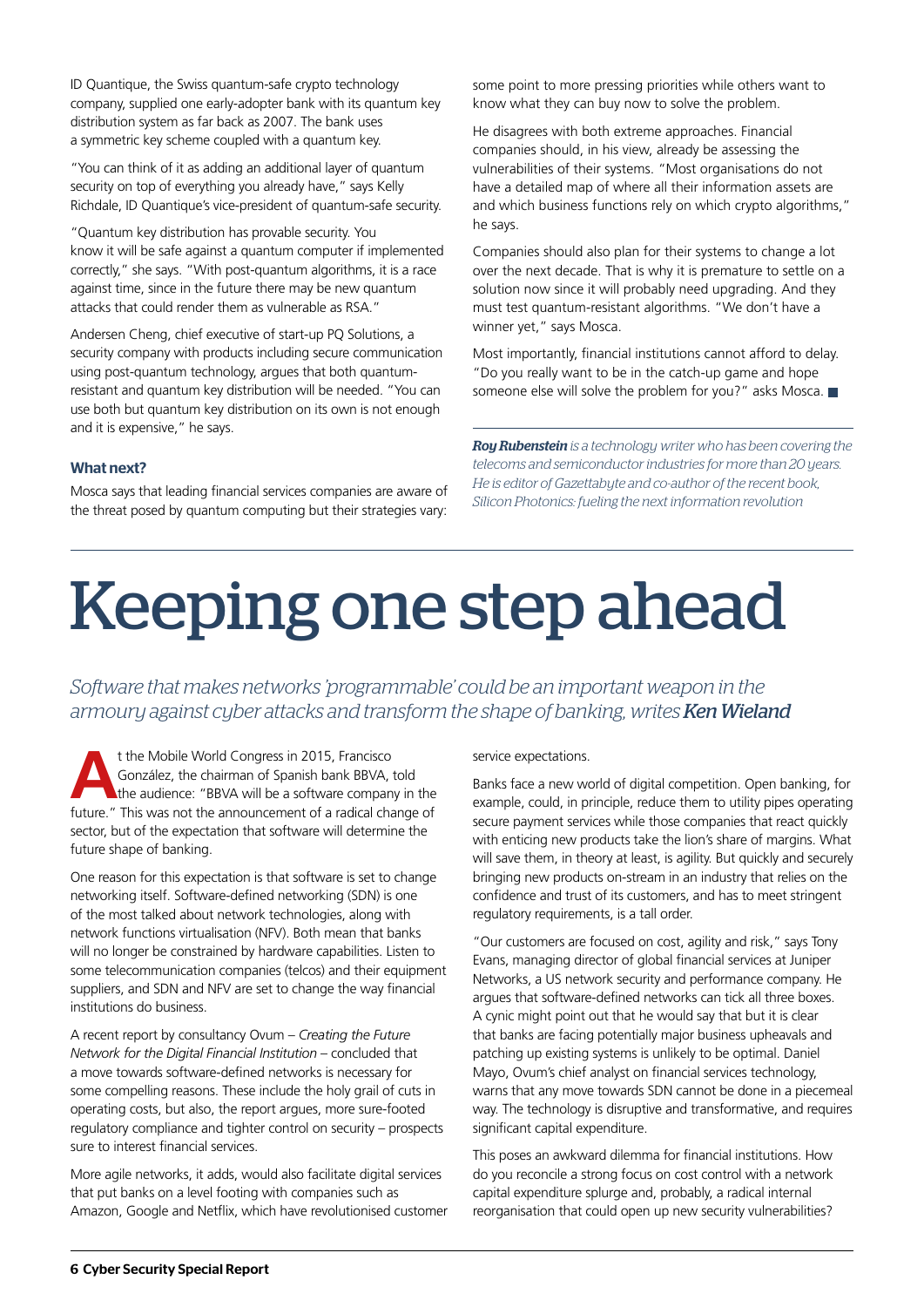#### Cyber security



#### Safety first

The notion of "programming" the data centre or wide area network (WAN) according to certain policies lies at the heart of SDN. "The reason why SDN is so important is because you can have centralised policy control," explains Winston Carrera, chief technology officer of global banking and financial markets at BT Global Services. "Processes can be automated."

In a non-SDN environment, an IT administrator who wants, say, to reserve data centre resources for mission-critical apps at times of peak demand, or to route data traffic across the network in a certain way to fulfil compliance, has to hand-crank each network element involved in the service. That is a laborious and timeconsuming process and one prone to "fat finger" mistakes.

SDN not only seems to promise a way out of the silos and ancient operating systems that bedevil some banks, it would cut operating costs through automation and tighten security by reducing the risk of human error. Once the rules are set, the system instantly starts using them. In principle, artificial intelligence (AI) could also be used to implement a self-learning system, making the SDN both robust and reactive.

What might trouble financial companies contemplating a move to software-defined networking, however, is the heavy reliance on the so-called "SDN controller".

The controller is responsible for centralised policy enforcement and, in the words of Carrera, has as an "omnipresent view of what you do". It has access to all databases needed to go about its business of setting and implementing policies.

In an SDN world, if the controller were compromised, it could wreak havoc on a bank's operations. Carrera says no financial institution has had its fingers burnt in this way, not least because telcos do not expose the SDN controller directly to the "outside world". Are telcos and equipment suppliers downplaying the risk?

Patrick Donegan, principal analyst at HardenStance, a cyber security consultancy, thinks not. "The risk of SDN controller compromise is certainly real. But, in fairness, I do think most vendors understand that very well," he says. "For example, Nokia has been working with leading security vendors like Palo Alto Networks and Clavister to drive its SDN security roadmap." Donegan also points out a recent announcement by Juniper Networks to add five new security vendor partners to support its SDN strategy.

He agrees, too, that SDN – through automation and centralised policy-setting – opens up new opportunities to strengthen cyber security: "Let's not forget that it was a 'fat finger' error that caused the massive Amazon Web Services outage a few months ago." (In March, AWS suffered a domino failure of websites it was supporting when an employee who was debugging the billing system made a mistake.)

SDN also allows a more intelligent approach to managing network security. Particular traffic flows deemed higher risk can be shunted into an intrusion detection system – or quarantined – for what is called, in security circles, "deep packet inspection". Lower-risk traffic can be allowed to flow more freely.

Many in the finance sector seem sold on the SDN promise of clever ways to fend off data breaches. In a global SDN/NFV survey of 100 institutions undertaken by Ovum, better security was hailed as one of the main drivers for future adoption.

Some may argue that a non-SDN world can have advantages when it comes to security, since each bank's network will retain its own idiosyncrasies. Outsiders find such networks difficult to navigate, which means intruders can be at a loss. There is, more importantly, also no single point of weakness. SDN proponents will need to address these objections to change if the technology is take root in the banking sector.

#### SDN collaboration

If financial companies are to gain the full benefits of SDN, and if telcos and their suppliers are to tap successfully into this still nascent market, Donegan advises both camps to work closely together.

## both customers and providers," he says. "Some banks may be "*Greater automation can help eliminate security breaches caused by 'fat finger' errors*

"There's still a learning curve to be gone through on the part of expecting some security features served up at a faster rate than the industry is able to deliver them. And that's fine – they're pushing the envelope as they should be. SDN also drives the need for change in the internal processes of both the provider and the end customer to derive the available performance and security benefits. The responsibility for closing the gap in alignment lies on both sides."

Although it is still early days for SDN, Mayo says he already sees "some movement" towards software-defined networks in the financial sector. It suggests that longer-term thinking is beginning to make headway. Along with a growing shift towards a hybrid cloud strategy, where banks show a greater willingness to park non-critical applications in the public cloud to reduce costs, Mayo sees SDN as a key ingredient for a leaner and more successful financial services sector.

*Ken Wieland is a freelance telecoms writer with more than 20 years' experience covering the fixed and mobile markets. He is a regular contributor to various trade publications and author of extended reports for The Economist Group*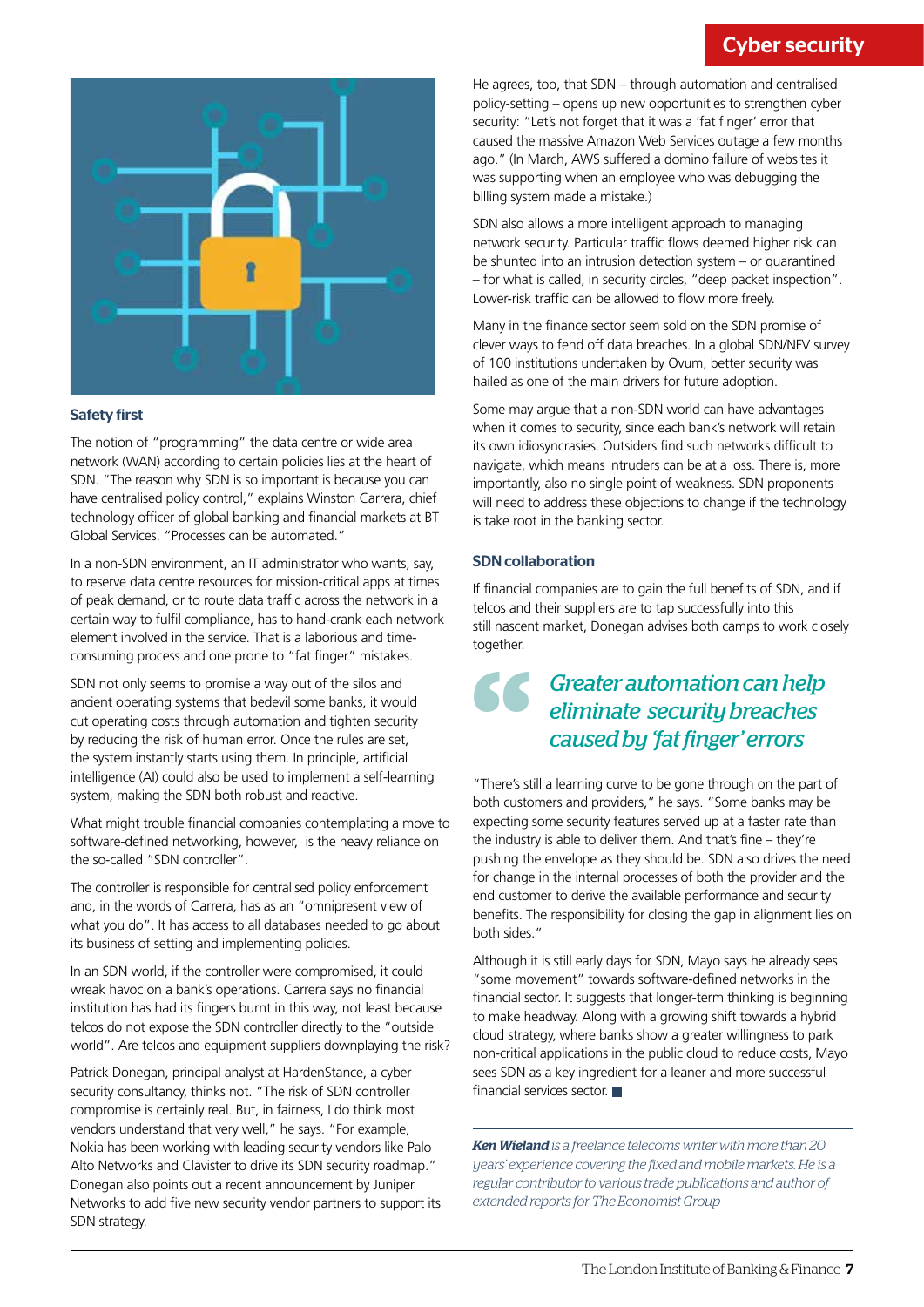# Time to stage Sister Act

*Ignore Big Brother. David Birch argues that banks should take on the role of Little Sister and use their apps to deliver both security and privacy to customers*

eorge Orwell got it all so wrong. Remember his vision<br>of Big Brother? Some giant government computer<br>system that would put big-screen TVs in all of our livin<br>rooms and use some pightmare always-on version of Skyno to of Big Brother? Some giant government computer system that would put big-screen TVs in all of our living rooms and use some nightmare always-on version of Skype to connect us permanently to the home secretary? It all seems so quaint now, not least because of our considerable post-war experiences of large-scale government IT projects. It would never have worked as the book imagined because it would have been abandoned halfway through, with billions of pounds down the drain (I would not say wasted, of course, because much of it would have gone to consultants), and the call centre would have been outsourced to the Far East so you could dob in your neighbours 24/7.

There are all sorts of things that Orwell did not see – such as chatbots and the internet, laser beams and "reality" TV. But what he got really wrong was the central conception that it would be the government spying on us when, as it has turned out, it does not need to bother because we are spying on each other, all the time.

The police cannot arrest anyone, an airline cannot "deplane" someone, a footballer cannot have a punch-up on a night out, and a member of the House of Lords cannot snort cocaine without someone recording it on their smartphone and posting it all over Snapgram or Facechat, or whatever is in fad at the time.

Everybody is doing it. It is not revolutionary socialism or social media that is the lever disrupting the old order, it is the mobile phone. In a few short years, it has turned into a combination of remote control for the real world and a Swiss army knife for the virtual one. You cannot leave home without it, whereas I regularly leave home without my American Express card (because I have it loaded into my iPhone by ApplePay).

I have, essentially, volunteered to be tracked and traced wherever I go in return for what Sam Lessin, when he was the head of identity at Facebook, memorably told me was a superpower. And he was right. The ability to communicate instantly with anyone else on the planet, to connect with any or all of the information that mankind has to offer, and (soon) my own artificial intelligence, is indeed a superpower. There is no other way to describe it.

The problem for banks is that they are not making much use of their superpowers. Our mobile phones generate a torrent of data that banks could simultaneously use and protect. Not so much Big Brother, more a sort of Little Sister who generally keeps her mouth shut but occasionally blabs to mum and dad (and the Financial Conduct Authority) if you do something that you should not. She looks after your data, but as data protection regulation becomes ever tighter and more complex so your data, or what I should more properly be calling your

personally identifiable information, is turning into a kind of toxic waste that nobody wants to hold. This is precisely why the financial services industry should seize the opportunity to be the Little Sister that delivers both security and privacy to its customers.

Yes, this is a cyber security challenge and it could all go horribly wrong but, as things stand, the way banks use data is not going particularly right. I can illustrate this with three quick stories.

I was in New York and went to an ATM to get some money. The transaction was declined, falling foul of my bank's wellmeaning anti-fraud supercomputer. The next day, I was woken at 4am (ie 9am UK time) by the bank's fraud service calling to ask me if I really was in New York. I did not think anything of it at the time because I was too sleepy. When I woke up, I did wonder if the bank app that is on my phone and that I use all the time might have mentioned to the ATM host that I was in the US in general, New York in particular, and at an ATM specifically.

My second story occurred in London. I was walking down the street when I got a call from a service provider. The first question I was asked was something along the lines of "what is your name and the first line of your address?" but I did not answer because it sounded a bit like the Windows Support people who ring me at home all the time.

Instead I asked for a phone number so I could call them back, but they could not give it to me because they were a call centre. So I asked how I could be sure it was them and they could not come up with a suggestion. Yet all the time that this waste of my time and their money was unfurling, their app was on my phone. If the marketing department, the call centre and the mobile app could be linked through some sort of interconnecting network, then when the call centre rings me with a marketing message, the app could pop up on the phone and say "hey, so-and-so is calling now, can you put your thumb on something to prove it's you". Problem solved – mutual authentication that complies with the directive on strong customer authentication.

In the third story, I was in Woking when I called my bank to enquire about a new service. Not to order anything, I just had a question about business bank accounts. As is normal when you phone a bank that you have been with for many years, they first ask you to authenticate yourself using a selection of publicly available information (eg date of birth and mother's maiden name) and then ask you a series of questions to which they already know the answer. In this case, they also asked me something to do with the countries that I have been working in recently. There was no way I could remember all the countries I have worked in over the past few months, but why should I?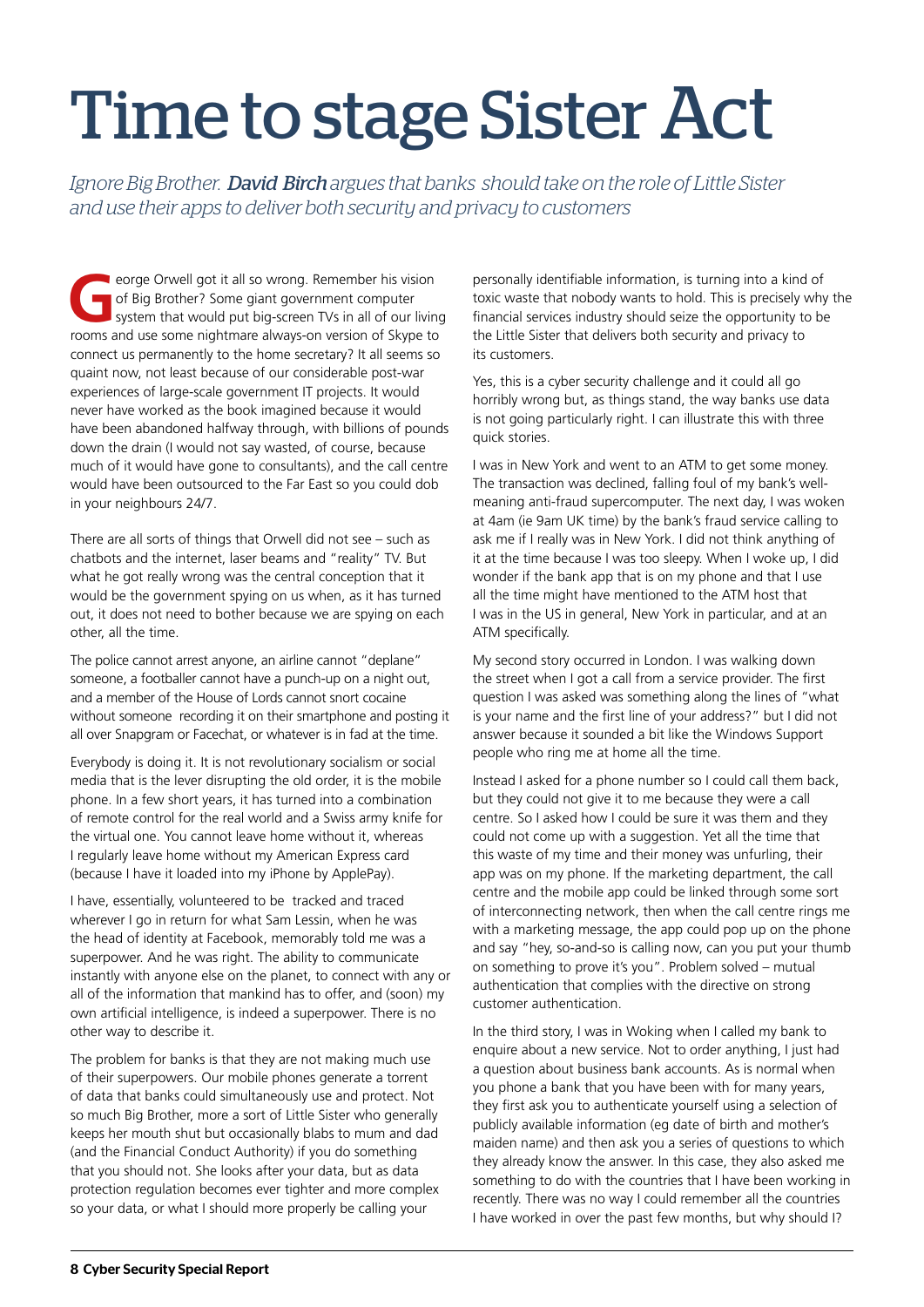#### Cyber security



The bank already knows, since my phone and all the financial applications that I use all the time had been with me.

The bank app does not only know who I am and where I am, it knows what I have been doing. It knows everything about me but does not seem able to do much with this data. But it should. The combination of the bank and the mobile operator really ought to deliver something special. For example, the end of PINs because of continuous passive authentication: software running in the mobile phone that checks how I hold the phone, where I go, what I do, how I type and so on. The next time the bank calls, there should be no question of asking me for my mother's maiden name or my PIN because the phone will already know whether it is me or not.

### *reader in digital identity areader in digital identity areader in digital identity areader in digital identity areader in digital identity areader in digital identity areader in digital scenarch fellow at the CSFI<br> know The bank app does not only know who I am and where I am, it also knows what I have been doing*

There is no doubt that cyber attacks are a threat to banks, but they are arguably also an opportunity. Banks are trusted as the repositories of our money and that means we are also likely to trust them to hold, and use, sensitive data. Yes, it is true that other companies may be actively fed with more details of our lives – banks are unlikely to know the cat's name without looking at Facebook – but the data that banks collect are data most of us would probably not broadcast.

If you want to know whether I am over 18, whether I am in the UK or not, whether I have travelled to the US in the past month, whether I have bought anything in Waitrose recently, whether I have children at university, whether I have car insurance or whether I play golf… The bank application on my phone already knows and it can attest to a variety of facts about me (with my consent) while keeping all this information safely locked up back in the bank vault.  $\blacksquare$ 

*David Birch is a director of the secure electronic transactions consultancy, Consult Hyperion, and a visiting lecturer at the University of Surrey. He is an internationally recognised thought leader in digital identity and digital money, one of Wired magazine's top 15 global sources of business information and a*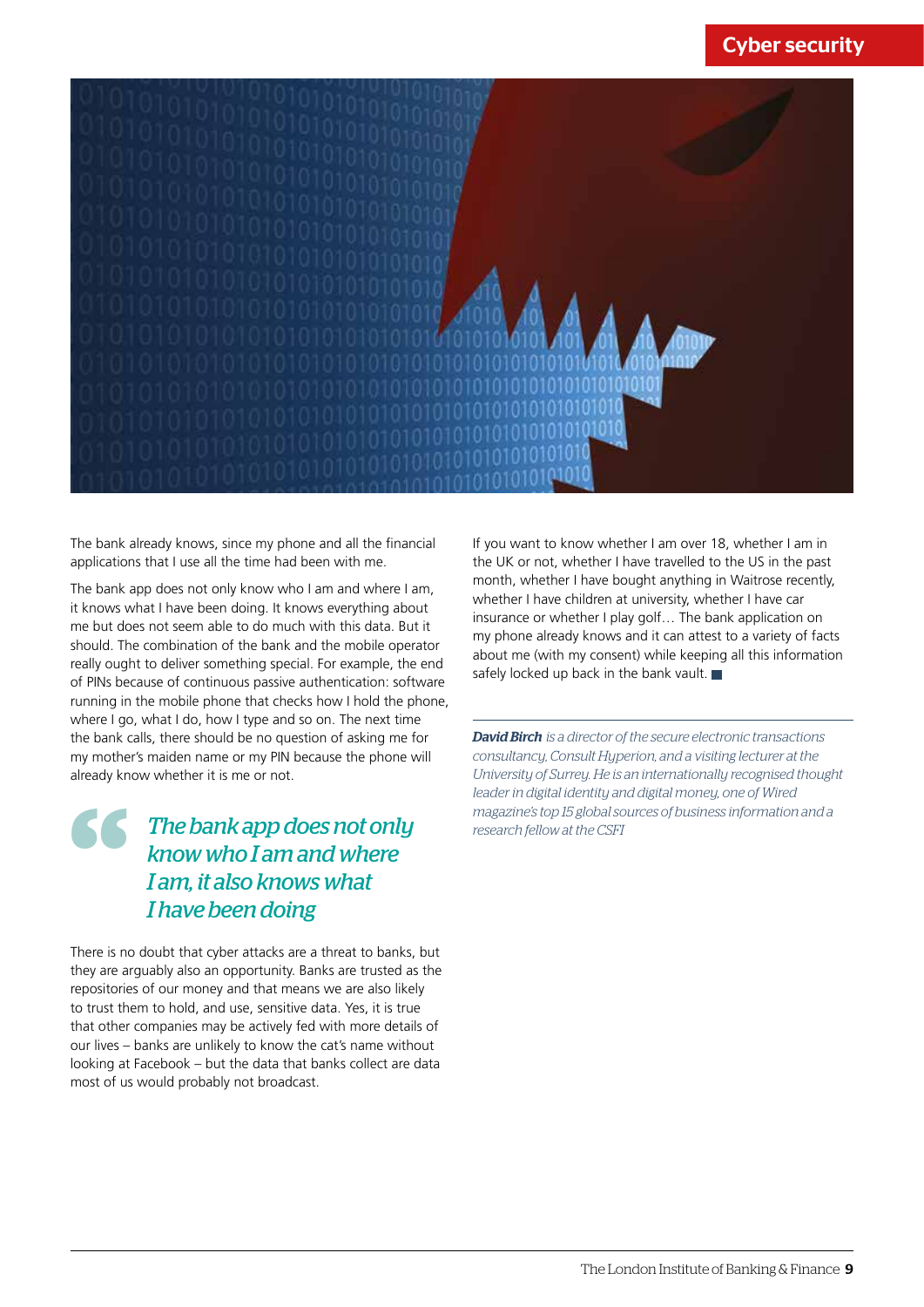# To err is all too human

*Frank Stajano discusses the human factor behind cyber attacks and explains what can be done to make a company's computer network more secure*

**I** is it true that humans are the weakest link in computer security? To simplify the discussion, let us start by leaving them aside. How easy is it for a malicious attacker to get into a corporate network without exploiti s it true that humans are the weakest link in computer security? To simplify the discussion, let us start by leaving them aside. How easy is it for a malicious attacker to get into the attacker's objective is to penetrate any random network in order to attack other targets (for example using it as a base for phishing or spamming), then they will certainly find one that is vulnerable. If, on the other hand, their objective is to penetrate a specific network because of the assets it contains (for example for financial fraud, industrial espionage, extortion or sabotage), then penetration might range from very easy to very difficult, depending on how competently that network is protected.

The first lesson here is that most bad guys do not care about you in particular: your first concern should simply be to avoid being an easy target. When the script kiddies fire off their scanning programs, performing the electronic equivalent of rattling the handles of all the doors in the neighbourhood, you just do not want your own door to open right away. Let them attack someone else. As a baseline, ask your security experts to configure your systems securely, to keep the security patches up to date and to monitor for intrusions. (You have competent security experts you trust, right? OK, we could all do with a few more)

The second lesson is that it is essentially impossible to make a system totally invulnerable: with enough resources, any system can be penetrated. With government-class "advanced persistent threat" attackers, who have access to zero-day vulnerabilities ("zero-day" meaning that the vulnerability has never been flagged up, so there is no time to mitigate it), and who can inject a trojan into the firmware of the routers you just bought before they are shipped to your premises, all bets are off. There are countermeasures to such threats but are they worth it? Do not ask for invulnerable security: it requires military-style operational security practices that would make it impossible to get any productive commercial work done, and it comes with infinite cost, such as designing and fabricating your own microprocessors, chipsets and motherboards (witness the major security vulnerability discovered in May and affecting essentially every Intel platform built between 2008 and 2017).

So, the third and most important basic lesson is that information security is not cryptography but risk management. The only mature approach to security is to start with an assessment of what your assets are, how valuable they are to you, how valuable they are to potential attackers (not the same thing), how easy they are to compromise, how expensive they are to defend, and so forth. And then to decide, as a strategic board-level decision, how risk-seeking or risk-averse you are, and how much you are willing to invest in preventive measures (a potentially unnecessary but certain expense) to avert the possibility of being successfully attacked – a loss that might or might not happen.

But let us go back to our original question. It is true that the prevalent network attacks today, phishing and ransomware, are computer-aided frauds that target humans rather than machines. This often prompts the comment that it is those pesky users (your employees) who make the system insecure. I believe this is a wrong-headed attitude that will not make your company safer.

A few years ago, I partnered with Paul Wilson,<sup>1</sup> co-author and star of the popular TV series *The Real Hustle*, to investigate the psychological foundation for frauds and scams. Many of the hundreds of scams we considered worked by exploiting a handful of psychological traits that are part of human nature. As you might expect, most of today's computer-based frauds exploit the same psychological traits, which were around long before computers. For example, according to what we called "the social compliance principle", society trains us not to question authority, and fraudsters exploit this ("I am your bank and, if you do not verify your login now, we will close your account").

### *It is essentially impossible to make a system totally invulnerable – any system*  **66** *can be penetrated*

Another trait, the "herd principle", suggests that, when a situation looks dodgy, we feel reassured if many others are engaging in it. Fraudsters, therefore, surround us with accomplices who engage confidently in the suspicious behaviour and implicitly reassure us that it is all legitimate. Think fake reviews on restaurant-rating websites. Subtle manipulation of swing voters is a more ominous example that is topical nowadays, with the involvement of Cambridge Analytica in the Brexit and Trump campaigns.

Other psychological buttons that the fraudsters might push include greed, distraction, time pressure and, cynically, our kindness. The exact set of exploitable psychological vulnerabilities is not so important. What does matter is that the hundreds of frauds we examined all exploited combinations of the same few psychological vulnerabilities. The crucial insight is that these vulnerabilities are part of human nature, and that they are there for a reason.

Why did medieval suits of armour have joints? Were they not

<sup>1.</sup> Stajano F and Wilson P (2011), 'Understanding Scam Victims: seven principles for systems security'. *Communications of the ACM*, 70-75. Available at: http://dl.acm.org/citation.cfm?id=1897872.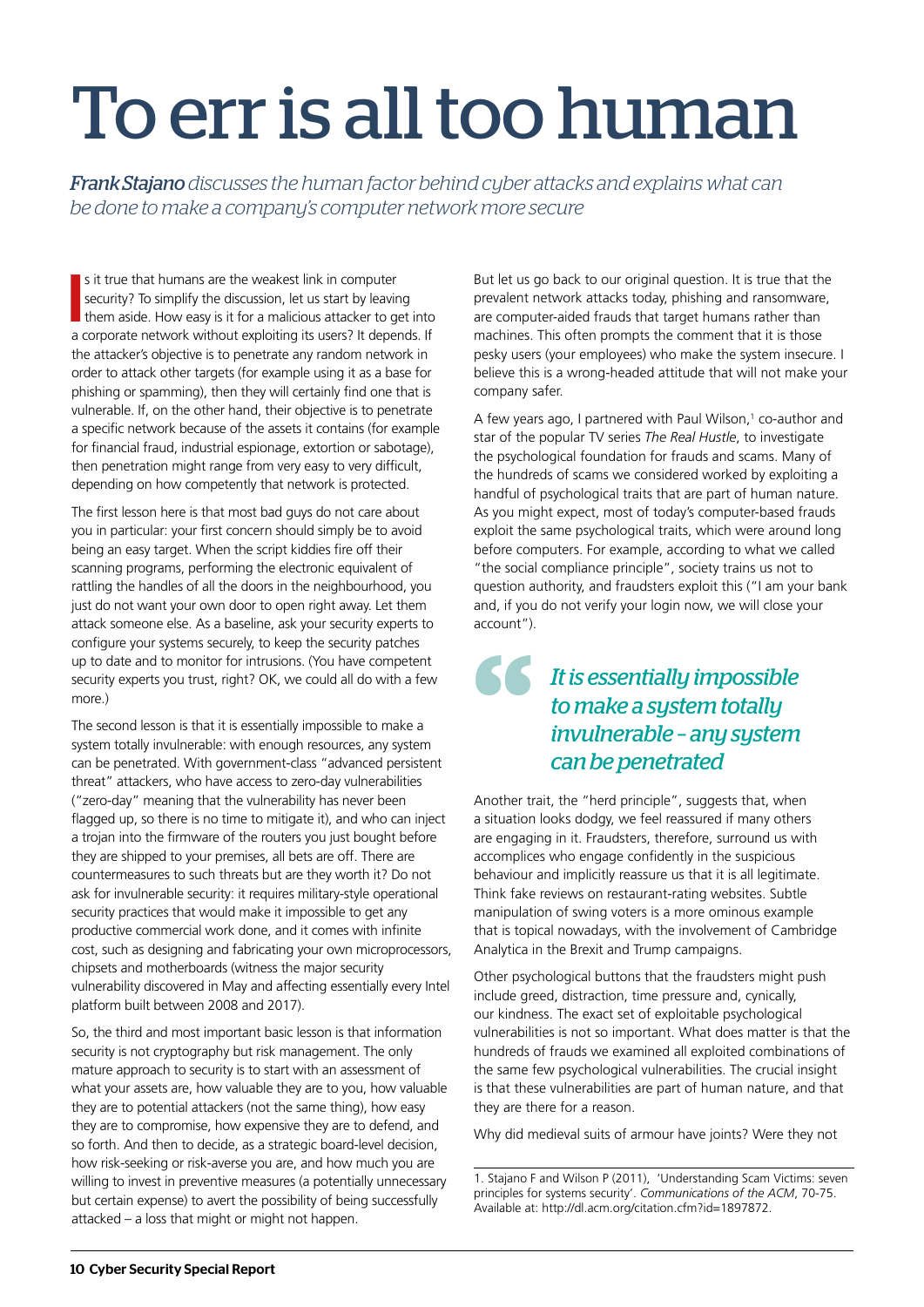

the weak point that enemy swordsmen always targeted? Yes, but without joints you could not move. With psychological vulnerabilities, it is similar: each exists for some good reason. We react to time pressure by switching to quick heuristics rather than full logical reasoning because that is what saved our ancestors from becoming lunch when they heard the roar of the sabre-toothed tiger.

The most important lesson for the security engineer is that you cannot hope to remove the vulnerability just by telling users what they should do, especially against an adaptive adversary who will invent a different scenario to trigger the same reaction. An explanation, or blaming the user's gullibility, will not change human nature and will not get the desired results. A better solution is to design the system with the expectation that users will continue to be human: the technical defence must protect the system even if users react to well-crafted malicious stimuli according to those predictable failure modes.

Is it possible to manage internet security without restricting the sites that can be accessed? Sure. This may not apply to basic and repetitive jobs but, where appropriate, productivity and morale are increased by empowering team members to take the right decisions: the warning ("we rate this site as 80 per cent likely to be fraudulent; are you sure you wish to proceed?") might be coupled with a logged and explicit assumption of responsibility ("please explain why you need to access the site despite the warning, and click here to accept responsibility for the consequences").

A similar approach, without the logging, is used by the Firefox web browser: when a user attempts to open a website that others have reported as fraudulent, the browser instead puts up a red page with a conspicuous warning. It is still possible to proceed to the website if desired, but it cannot happen inadvertently. Similarly, Firefox makes it difficult to visit a website whose Transport Layer Security certificate (a cryptographic protocol that provides communication security

over a computer network) fails to verify, except if users confirm they know what they are doing by clicking the correct sequence of options in a purposefully technical dialog box.

A useful guideline to protect your system, while acknowledging the existence of these universal psychological vulnerabilities, is to be parsimonious in imposing security policies on your employees. Security measures are "a tax on the honest": something annoying that gets in the way of employees doing their work.<sup>2</sup>

Analysis of user response to security policies suggests that every person had a "compliance budget": a finite amount of goodwill that is gradually depleted every time they comply with some annoying corporate policy. Once it runs out, the person becomes fed up and stops cooperating. Spend that budget wisely and do not annoy your employees with trivia, such as gratuitous password requests that interrupt the workflow, if you want them to have some goodwill left to comply with the policy items that really matter.

To conclude, here are three parting thoughts for security, three important goals to which I have wholeheartedly devoted my academic and entrepreneurial efforts.

First, we need more security experts. In addition to my university teaching, with support from academia, government and industry, I started two hacking competitions, Inter-ACE and Cambridge 2 Cambridge, to raise a new generation of skilled cyber defenders.

### *Many of the scams worked by exploiting a handful of psychological traits that* **66** *are part of human nature*

Second, computer people have a moral duty to build a digital society that is secure and fair for its citizens. I embarked on a crusade to eliminate passwords because we cannot give people an impossible task and blame them for not completing it. We are now turning this project into an

open-source start-up, Pico – a hardware token that relieves the user from having to remember passwords and PINs .

Last but not least, users are a crucial component of the system. My message to system architects is that, rather than blaming users, understanding and accepting human nature is a necessary step towards making systems truly secure.

*Frank Stajano is a tenured academic at the Faculty of Computer Science and Technology of the University of Cambridge, where he is the head of the Academic Centre of Excellence in Cyber Security Research. He is a founding director of two cyber security start-ups, Cambridge Cyber and Pico Authentication, and a founder of the Inter-ACE and Cambridge 2 Cambridge cyber security competitions*

2. Beautement A, Sasse M and Wonham M (2008), 'The Compliance Budget: managing security behaviour in organisations'. *New Security Paradigms Workshop*, 47-58. Available at: http://dl.acm.org/citation. cfm?id=1595684.